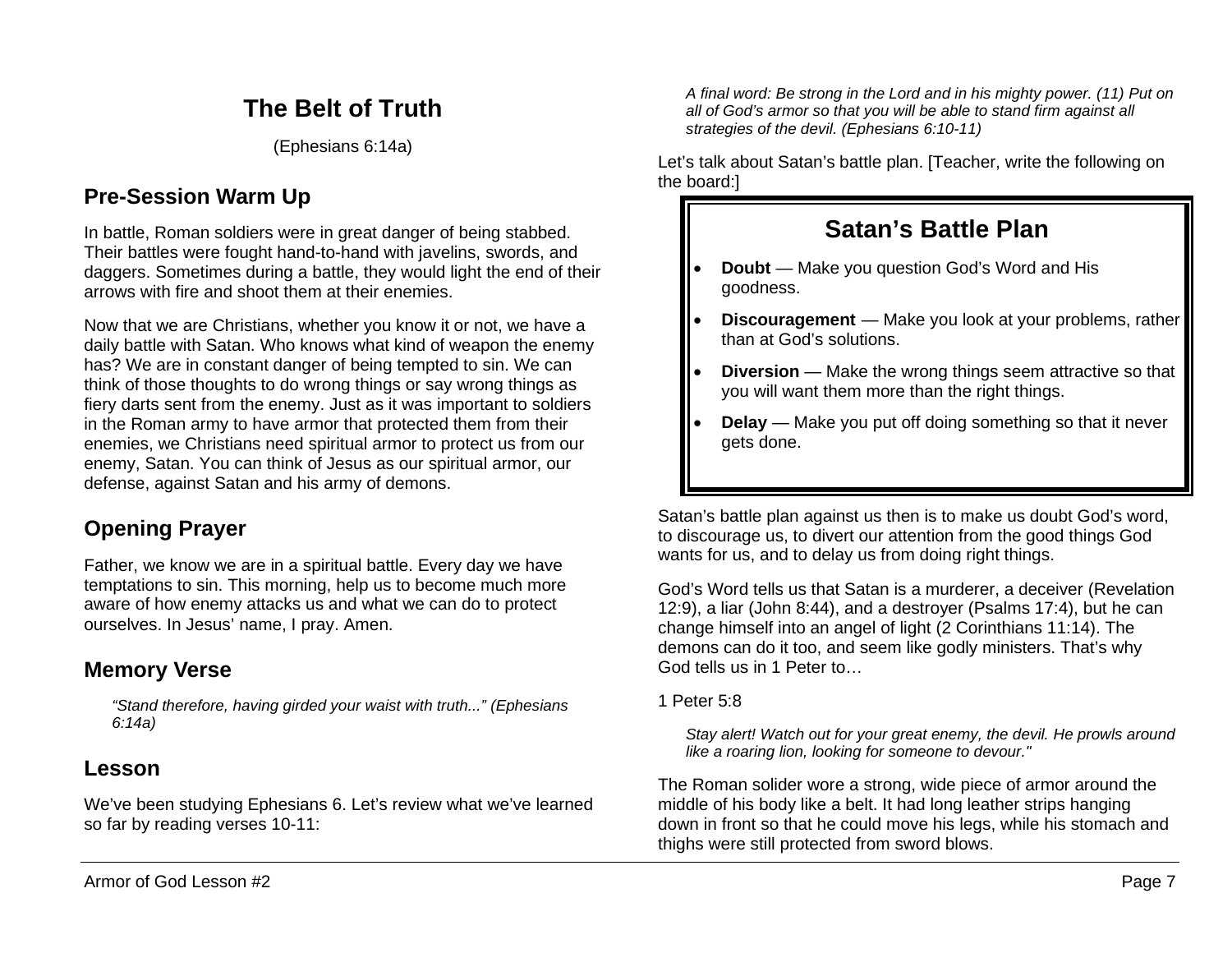There were two good reasons to wear the belt: it not only protected his vital organs, but it held all the other pieces of the armor together. With his belt on, the soldier could move around with confidence. knowing his other pieces would not slip out of place.

#### Ephesians 6:13-14

*Therefore, put on every piece of God's armor so you will be able to resist the enemy in the time of evil. Then after the battle you will still be standing firm. (14) Stand your ground, putting on the belt of truth and the body armor of God's righteousness.*

Satan fights with lies, and sometimes his lies sound like truth; but only believers have God's truth, which is the only thing that can defeat Satan's lies. As Christians, we are to put on the "*Belt of Truth*." How do we do that? There are two ways.

First, we put on the Belt of Truth by learning as much as we can of the Bible's truths. How can you learn God's truths? (By going to church and Sunday School; by having your quiet time; by memorizing Bible verses and thinking about them.)

What are some things you already know about God that make you confident in your battle with Satan? [Let the children respond.]

#### *John 3:16 — God's Love and Salvation*

*"For this is how God loved the world: He gave his one and only Son, so that everyone who believes in him will not perish but have eternal life."*

#### *Hebrews 13:5b — God's Presence Always*

*For God has said, "I will never fail you. I will never abandon you."*

### *1 Corinthians 15:57 — God's Promise of Victory*

*But thank God! He gives us victory over sin and death through our Lord Jesus Christ.*

If you tuck these verses into your heart by memorizing them, you'll be ready for Satan's attacks.

If you are learning God's Word and putting on the Belt of Truth each morning, then you will be ready to face Satan. When he tempts you to doubt God's goodness, the Belt of Truth will help protect you because you can remember what you have learned about God and His promises.

Besides learning as much as we can of the Bible's truths, another way to put on the Belt of Truth is to be sure that you are always truthful in everything you do. The Lord Jesus called Satan the "*father of lies*."

#### John 8:44

*For you are the children of your father the devil, and you love to do the evil things he does. He was a murderer from the beginning. He has always hated the truth, because there is no truth in him. When he lies, it is consistent with his character; for he is a liar and the father of lies.*

Satan is happy when you tell even a small lie. Jesus said, *"I am the way, the truth and the life. No one comes to the Father except through me." (John 14:6)* Jesus is the truth and is therefore your protection against Satan's temptations to lie. You can use Scripture to ask Jesus to help you tell the truth:

#### Psalm 19:14

*May the words of my mouth and the meditation of my heart be pleasing to you, O LORD, my rock and my redeemer.*

#### Psalm 119:29

*Keep me from lying to myself; give me the privilege of knowing your instructions.*

So, there are two ways to put on the Belt of Truth: First, by learning as much as you can of the Bible's truth, and second, by always being truthful in everything you do.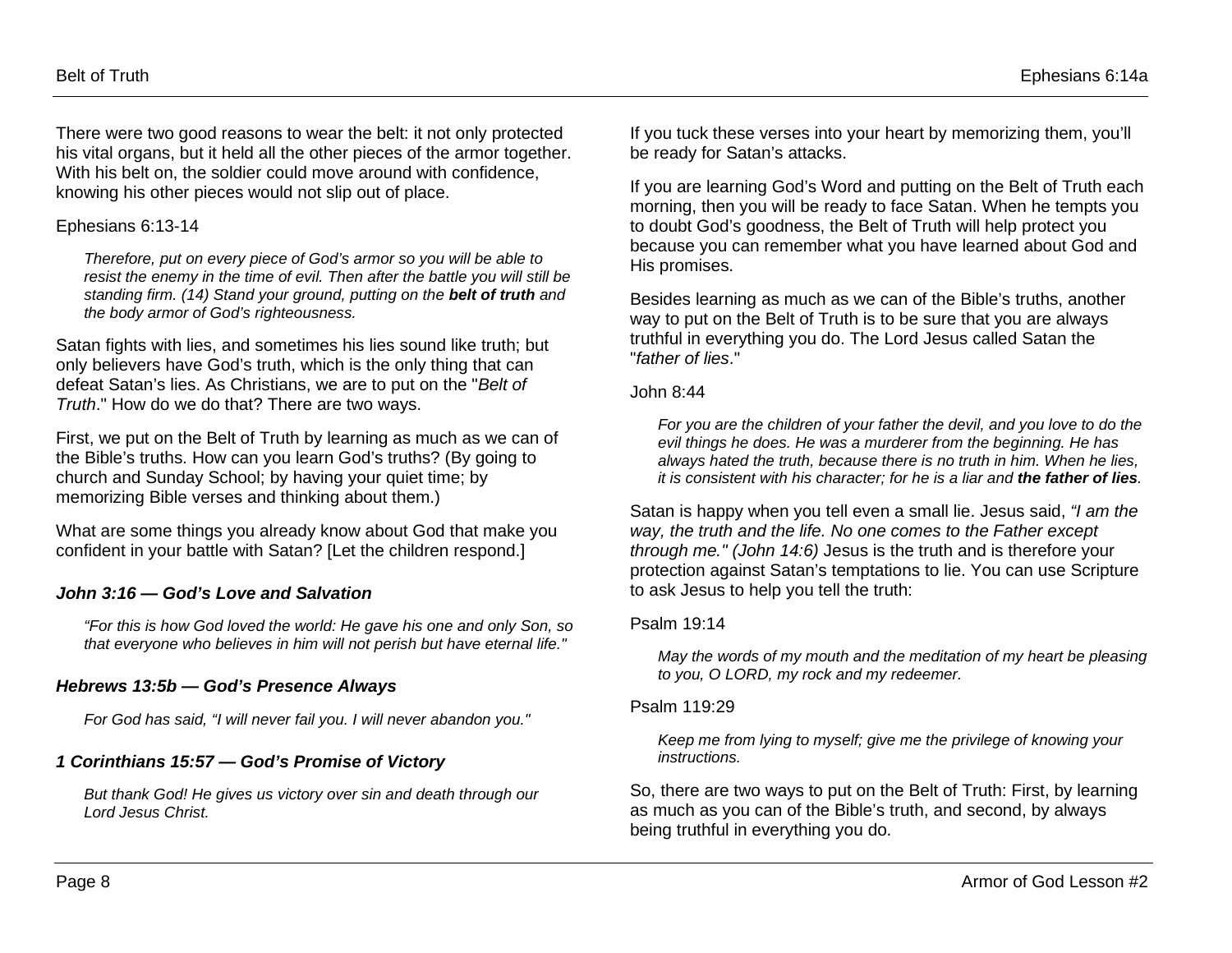When you have put on the Belt of Truth, you will have a clear conscience and you can face the enemy without fear and with confidence of victory.

# **Closing Prayer**

Lord, Satan is constantly trying to make us doubt Your love for us. He wants to discourage us and keep us from making good choices in life. I pray that You will help us all to remember to put the Belt of Truth on every morning as we get dressed. Help us to remember that we are special to You and that we need to keep our eyes on the path You have laid out before us. Help us not to get discouraged or diverted off in the wrong direction. In Jesus' name, I pray. Amen.

# **Learning Activities**

### **Craft Corner**

Make copies of the card on page 10 to send home with the children, or have them make a similar poster on their own.

### **Game Center**

*Bowling*: Spray-paint 2 liter-sized, plastic soda bottles like bowling pins. Have each child take a turn, using a rubber ball. For a correct answer to a review question, a child gets an opportunity to bowl. The child or team gets a point for every pin knocked down.

Or, use the following questions in another game of your choice:

### *Review questions:*

- 1. What types of weapons did the Roman solider use? (Javelins, swords, and daggers)
- 2. What was the greatest danger a Roman soldier faced during battle? (Being stabbed)
- 3. What does our enemy, Satan, "stab" us with? (He shoots wrong thoughts at us, like fiery darts.)
- 4. What is Satan's battle plan against us? (To make us doubt God's word, discourage us, divert our attention from the good things God wants for us, and keep us from making right choices)
- 5. Describe what the Roman soldier wore around his waist. (A strong, wide piece of armor, like a belt)
- 6. Name two reasons that Roman soldiers wore the belt? (To protect vital organs and to hold other pieces of armor together)
- 7. What's the only thing that can defeat Satan's lies? (God's truth)
- 8. In a spiritual sense, what do we Christians call the first piece of the armor of God? (The Belt of Truth)
- 9. What's a good way to learn all you can about the Bible's truth? (By going to church and Sunday School and memorizing Bible verses and thinking about what they mean)
- 10. How can you be ready to face Satan when he tries to tempt you to do wrong? (By learning Bible verses that can help you remember what you have learned about God and His promises)
- 11. Can you tell me a promise of God that could help you if you were afraid? (Hebrews 13:5b*,* "*For God has said, "I will never fail you. I will never abandon you.'"*)
- 12. What's a Bible verse that could help you remember how much God loves you? (John 3:16, *"For God so loved the world that He gave His only begotten Son, that whoever believes in Him should not perish but have everlasting life.")*
- 13. What are the two ways you can put on the Belt of Truth? (First, by learning as much as we can of the Bible's truths, and second, by always being truthful in everything we do.)